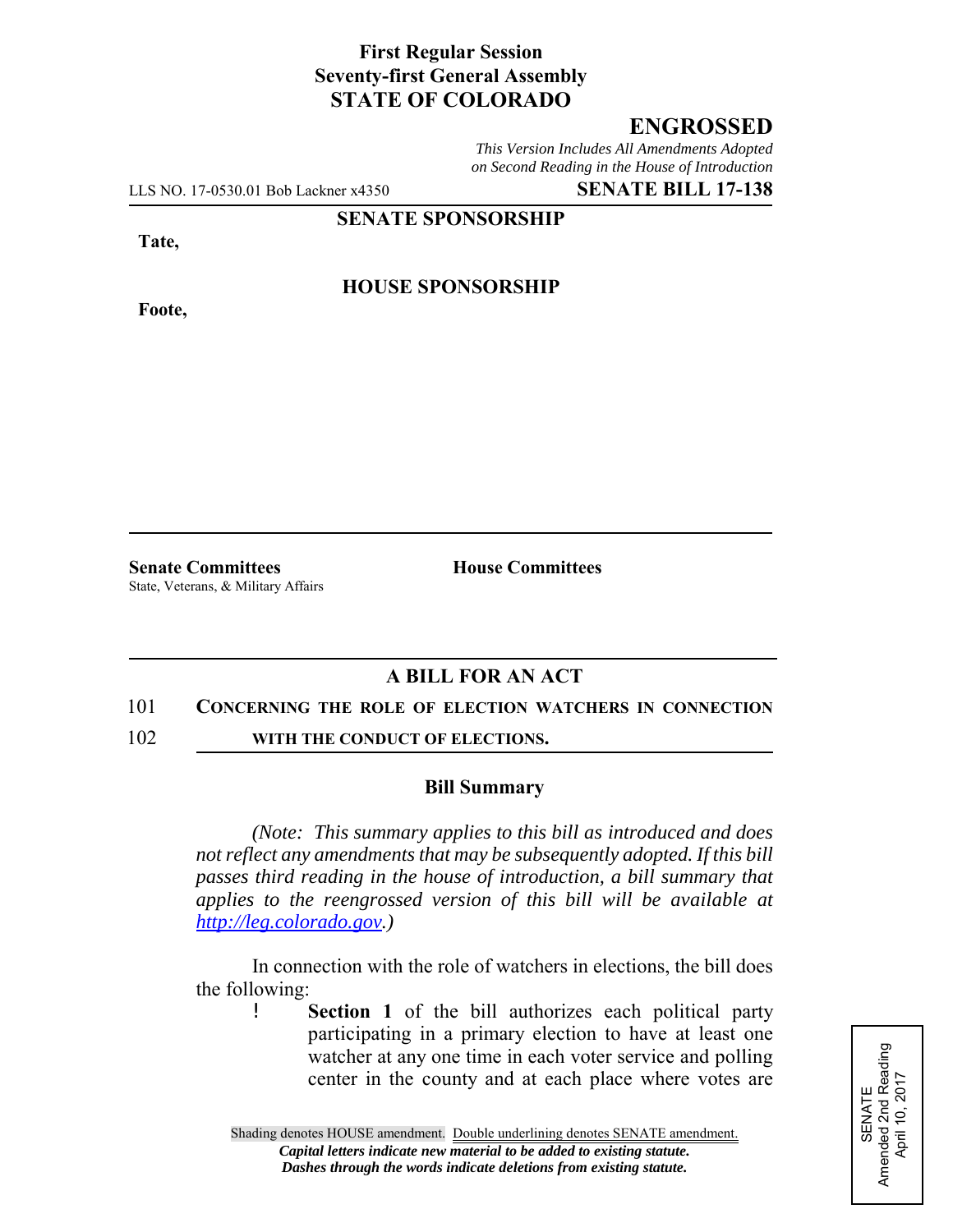counted. This section requires the chairperson of the county central committee of each political party to select the names of the persons who will represent their political party in each precinct in the county as a watcher. If such chairperson is not able to make the appointments, the chairperson of the state central committee of the political party or another official of the state political party are required to make the appointments. The date by which the chairperson is required to submit the names of the watchers is specified.

- ! **Section 2** requires that, in the case of an issue committee, the registered agent of the issue committee is the authorized representative of the issue committee entitled to appoint one or more watchers. The date by which the appointing authority is required to submit the names of the appointees is specified.
- ! **Section 3** imposes the same requirements with respect to proponents and opponents of a ballot issue.
- ! **Section 4** specifies procedures to be followed if a watcher sees a potential discrepancy. This section of the bill also allows the watcher to observe the process of signature verification. This section of the bill additionally contains an oath or affirmation that a person appointed as a watcher is to recite before beginning his or her service.
- ! **Section 5** removes an existing exception to a prohibition on the sale, disclosure, or release of a photocopied or microfilmed image of an elector's signature to effect an overall ban on the sale, disclosure, or release of certain confidential personal information.
- ! **Section 6** gives county clerk and recorders the same access to the criminal history records of watchers as they currently have with respect to election judges and gives the secretary of state the power to require that certain duties may only be performed by watchers for whom the county clerk and recorder has requested their criminal justice records. This section further clarifies that such duties performed by a watcher include observing electors' records in the statewide voter registration system.
- 1 *Be it enacted by the General Assembly of the State of Colorado:*
- 2 **SECTION 1.** In Colorado Revised Statutes, 1-1-104, **add** (52) as
- 3 follows: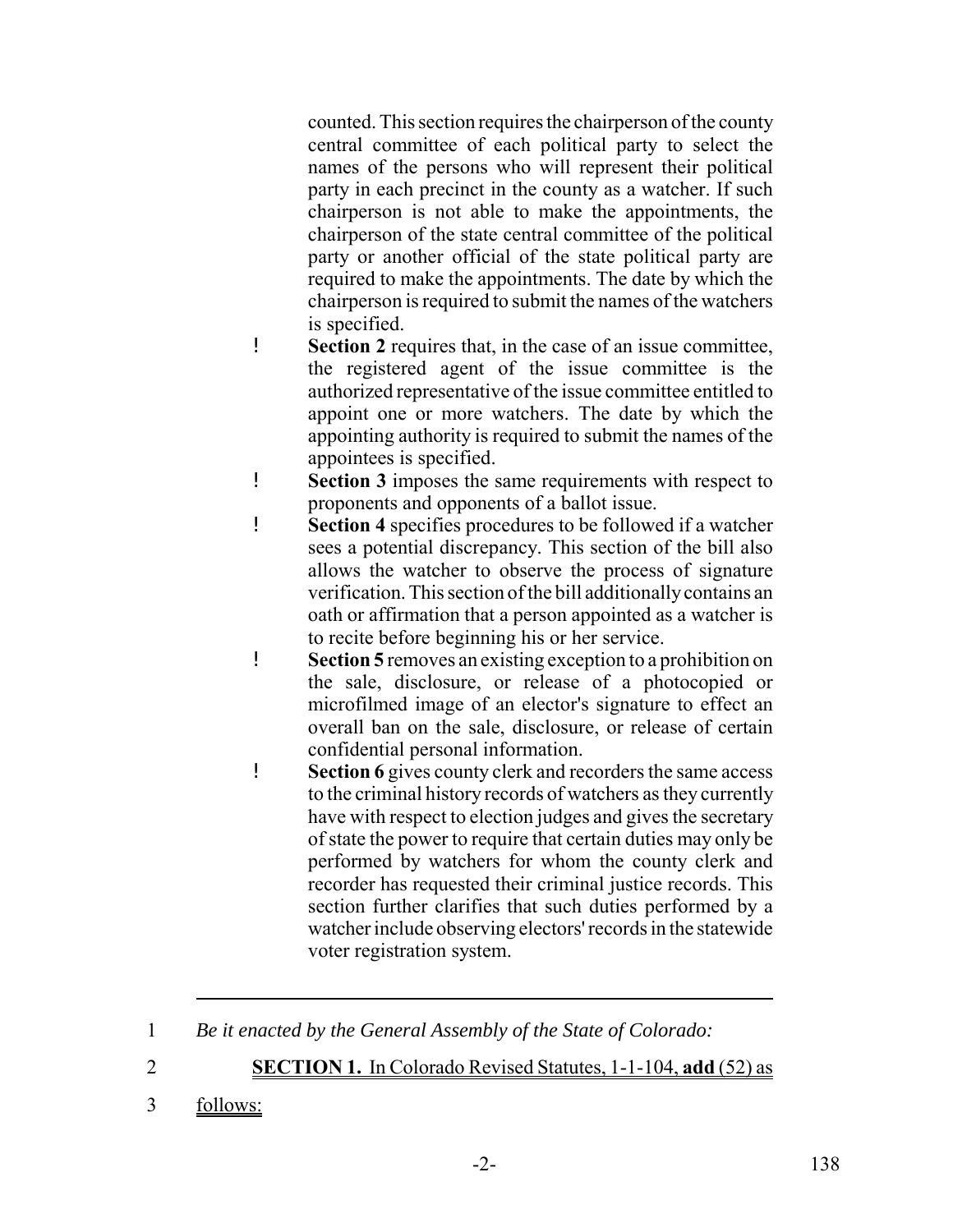| 1              | 1-1-104. Definitions. As used in this code, unless the context                |
|----------------|-------------------------------------------------------------------------------|
| $\overline{2}$ | otherwise requires:                                                           |
| 3              | (52) "WITNESS AND VERIFY" MEANS TO WATCH, OBSERVE,                            |
| $\overline{4}$ | MONITOR, OR COMMUNICATE REGARDING THE ACTIONS OF ELECTION                     |
| 5              | OFFICIALS IN CONNECTION WITH EACH STEP IN THE CONDUCT OF AN                   |
| 6              | ELECTION WITHOUT UNDUE HINDRANCE, OBSTRUCTION, OR DELAY.                      |
| 7              | <b>SECTION 2.</b> In Colorado Revised Statutes, amend 1-7-105 as              |
| 8              | follows:                                                                      |
| 9              | 1-7-105. Watchers at primary elections. (1) Each political party              |
| 10             | participating in a primary election shall be IS entitled to have a watcher in |
| 11             | each precinct in the county AT LEAST ONE WATCHER AT ANY ONE TIME IN           |
| 12             | ANY LOCATION IN WHICH THE CONDUCT OF AN ELECTION OCCURS. THE                  |
| 13             | CHAIRPERSON OF THE COUNTY CENTRAL COMMITTEE OF EACH POLITICAL                 |
| 14             | PARTY SHALL SELECT THE NAMES OF THE PERSONS WHO WILL REPRESENT                |
| 15             | THEIR POLITICAL PARTY IN THE COUNTY AS A WATCHER. IF<br><b>THE</b>            |
| 16             | CHAIRPERSON IS NOT ABLE TO MAKE THE APPOINTMENTS, THE                         |
| 17             | CHAIRPERSON OF THE STATE CENTRAL COMMITTEE OF THE POLITICAL                   |
| 18             | PARTY OR ANOTHER OFFICIAL OF THE STATE POLITICAL PARTY SHALL MAKE             |
| 19             | THE APPOINTMENTS. The chairperson OR OTHER OFFICIAL of the county             |
| 20             | central committee of each political party shall certify the persons selected  |
| 21             | as watchers on forms provided by the county clerk and recorder and            |
| 22             | submit the names of the persons selected as watchers to the county clerk      |
| 23             | and recorder. To the extent possible, the chairperson OR OTHER OFFICIAL       |
| 24             | shall submit the names by the close of business on the Friday immediately     |
| 25             | preceding the election NO LATER THAN THE WEDNESDAY BEFORE THE                 |
| 26             | DATE ON WHICH THE VOTING SERVICE AND POLLING CENTERS ARE                      |
| 27             | REQUIRED TO BE OPEN.                                                          |

-3- 138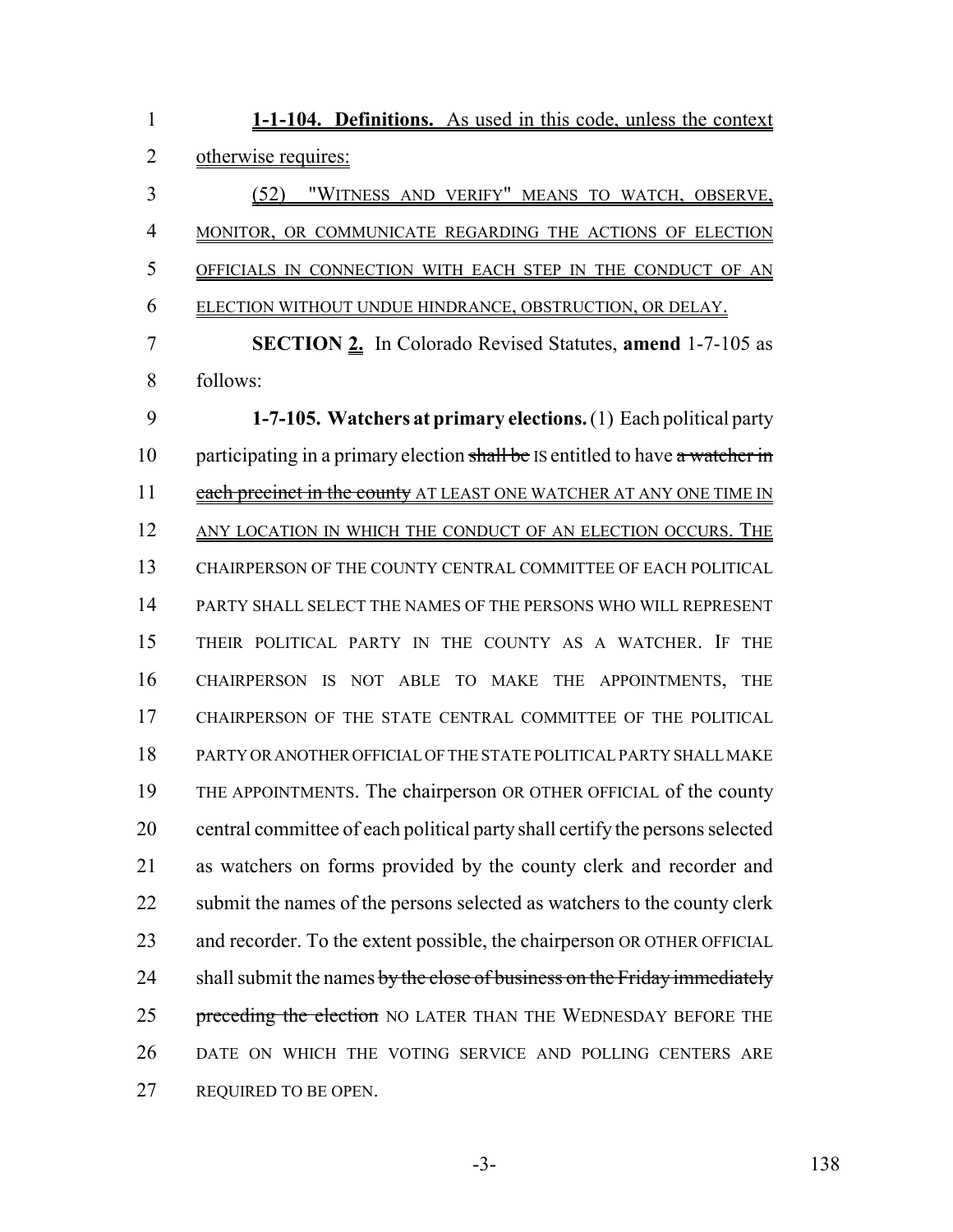(2) In addition, candidates for nomination on the ballot of any 2 political party in a primary election shall be ARE entitled to appoint some 3 person WATCHERS to act on their behalf in every precinct COUNTY in which they are a candidate. Each candidate shall certify the persons appointed as watchers on forms provided by the county clerk and recorder and submit the names of the persons selected as watchers to the county clerk and recorder. To the extent possible, the candidate shall submit the 8 names by the close of business on the Friday immediately preceding the 9 election NO LATER THAN THE WEDNESDAY BEFORE THE DATE ON WHICH THE VOTING SERVICE AND POLLING CENTERS ARE REQUIRED TO BE OPEN. **SECTION 3.** In Colorado Revised Statutes, **amend** 1-7-106 as

follows:

 **1-7-106. Watchers at general and congressional vacancy elections.** Each participating political party or issue committee whose candidate or issue is on the ballot, and each unaffiliated and write-in candidate whose name is on the ballot for a general or congressional 17 vacancy election, is entitled to have no more than AT LEAST one watcher 18 at any one time in each voter service and polling center in the county and 19 at each place where votes are counted in accordance with this article ANY 20 LOCATION IN WHICH THE CONDUCT OF AN ELECTION OCCURS. IN THE CASE OF AN ISSUE COMMITTEE, THE REGISTERED AGENT OF THE ISSUE COMMITTEE IS THE AUTHORIZED REPRESENTATIVE OF THE ISSUE COMMITTEE ENTITLED TO APPOINT ONE OR MORE WATCHERS UNDER THIS SECTION. The chairperson of the county central committee of each major 25 political party, the county chairperson or other authorized official of each minor political party, the issue committee, or the write-in or unaffiliated candidate shall certify the names of one or more persons selected as

-4- 138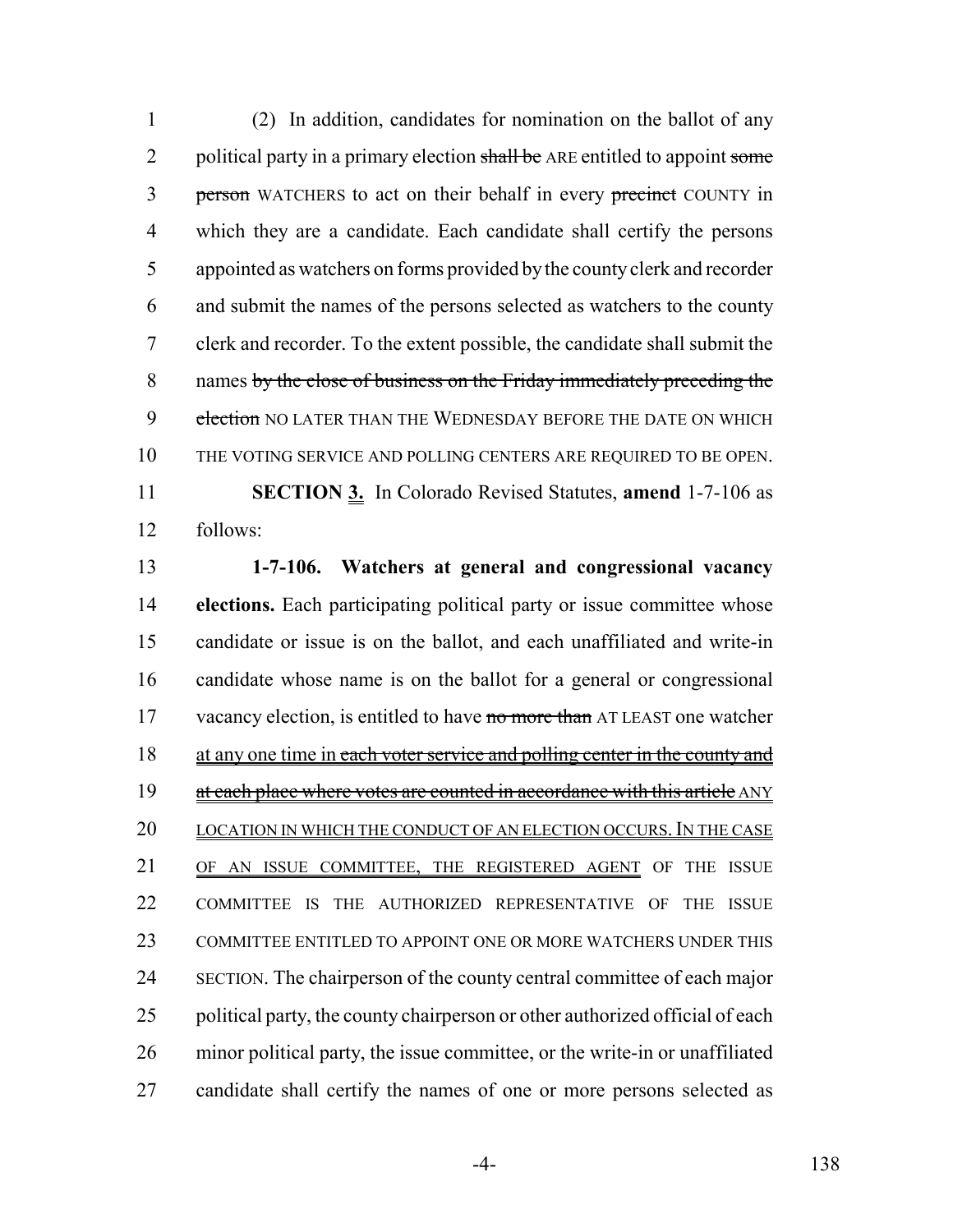watchers on forms provided by the county clerk and recorder and submit the names of the persons selected as watchers to the county clerk and recorder. To the extent possible, the chairperson, authorized official, issue 4 committee, or candidate shall submit the names by the close of business on the Friday immediately preceding the election. The watchers shall surrender the certificates to the election judges at the time they enter the 7 voter service and polling center and are sworn by the judges NO LATER THAN THE WEDNESDAY BEFORE THE DATE ON WHICH THE VOTING SERVICE AND POLLING CENTERS ARE REQUIRED TO BE OPEN. This section does not prevent party candidates or county party officers from visiting voter service and polling centers or drop-off locations to observe the progress of voting.

 **SECTION 4.** In Colorado Revised Statutes, **amend** 1-7-107 as follows:

 **1-7-107. Watchers at nonpartisan elections.** Candidates for office in nonpartisan elections, and proponents and opponents of a ballot 17 issue, are each entitled to appoint one person to act as a watcher 18 WATCHERS in every polling place COUNTY in which they are a candidate or in which the issue is on the ballot. IN THE CASE OF PROPONENTS AND OPPONENTS OF A BALLOT ISSUE, THE REGISTERED AGENT OF THE PROPONENTS OR OPPONENTS, AS APPLICABLE, IS THE AUTHORIZED REPRESENTATIVE OF SUCH PROPONENTS AND OPPONENTS ENTITLED TO APPOINT ONE OR MORE WATCHERS UNDER THIS SECTION. The candidates or proponents and opponents shall certify the names of persons so appointed to the designated election official on forms provided by the official and submit the names of the persons selected as watchers to the county clerk and recorder. To the extent possible, the candidate,

-5- 138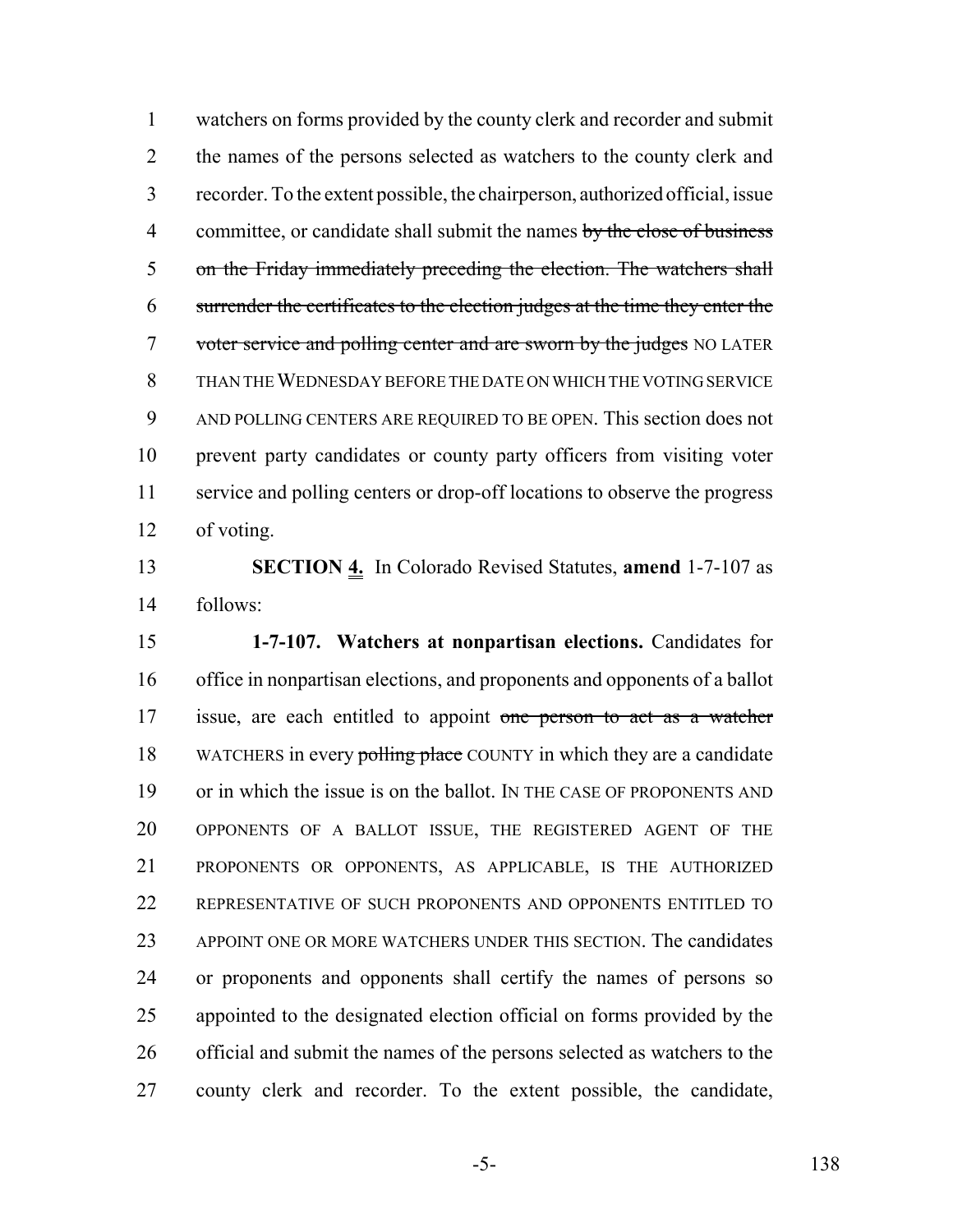1 proponent, or opponent shall submit the names by the close of business 2 on the Friday immediately preceding the election NO LATER THAN THE WEDNESDAY BEFORE THE DATE ON WHICH THE VOTING SERVICE AND POLLING CENTERS ARE REQUIRED TO BE OPEN.

 **SECTION 5.** In Colorado Revised Statutes, 1-7-108, **amend** (3); and **add** (4) and (5) as follows:

 **1-7-108. Election watchers - requirements - oath or affirmation - definitions.** (3) (a) (I) Each watcher shall have HAS the 9 right to maintain a list of eligible electors who have voted, to witness and verify each step in the conduct of the election from prior to the opening of the polls through the completion of the count and 12 announcement of the results, to challenge ineligible electors, and to assist in the correction of discrepancies IN ACCORDANCE WITH SUBSECTION (3)(a)(II) OF THIS SECTION.

 (II) IF A WATCHER SEES A POTENTIAL DISCREPANCY, HE OR SHE MAY COMMUNICATE WITH THE CONTACT DESIGNATED BY THE CLERK AND RECORDER AND REQUEST THAT THE DISCREPANCY BE CORRECTED. IF THE SUPERVISOR JUDGE REVIEWS THE POTENTIAL DISCREPANCY AND DISAGREES WITH THE WATCHER, THE WATCHER MAY INFORM HIS OR HER APPOINTING AUTHORITY OF THE POTENTIAL DISCREPANCY. THE WATCHER'S APPOINTING AUTHORITY MAY THEN CONTACT THE COUNTY 22 CLERK AND RECORDER OR THE SECRETARY OF STATE IN AN ATTEMPT TO RESOLVE THE ISSUE OR FILE AN ACTION UNDER SECTION 1-1-113 (1).

24 (b) THE WATCHER MAY WITNESS AND VERIFY THE PROCESS OF SIGNATURE VERIFICATION.

26 (4) BEFORE WATCHING, EACH PERSON APPOINTED AS A WATCHER SHALL TAKE AN OATH OR AFFIRMATION IN SUBSTANTIALLY THE

-6- 138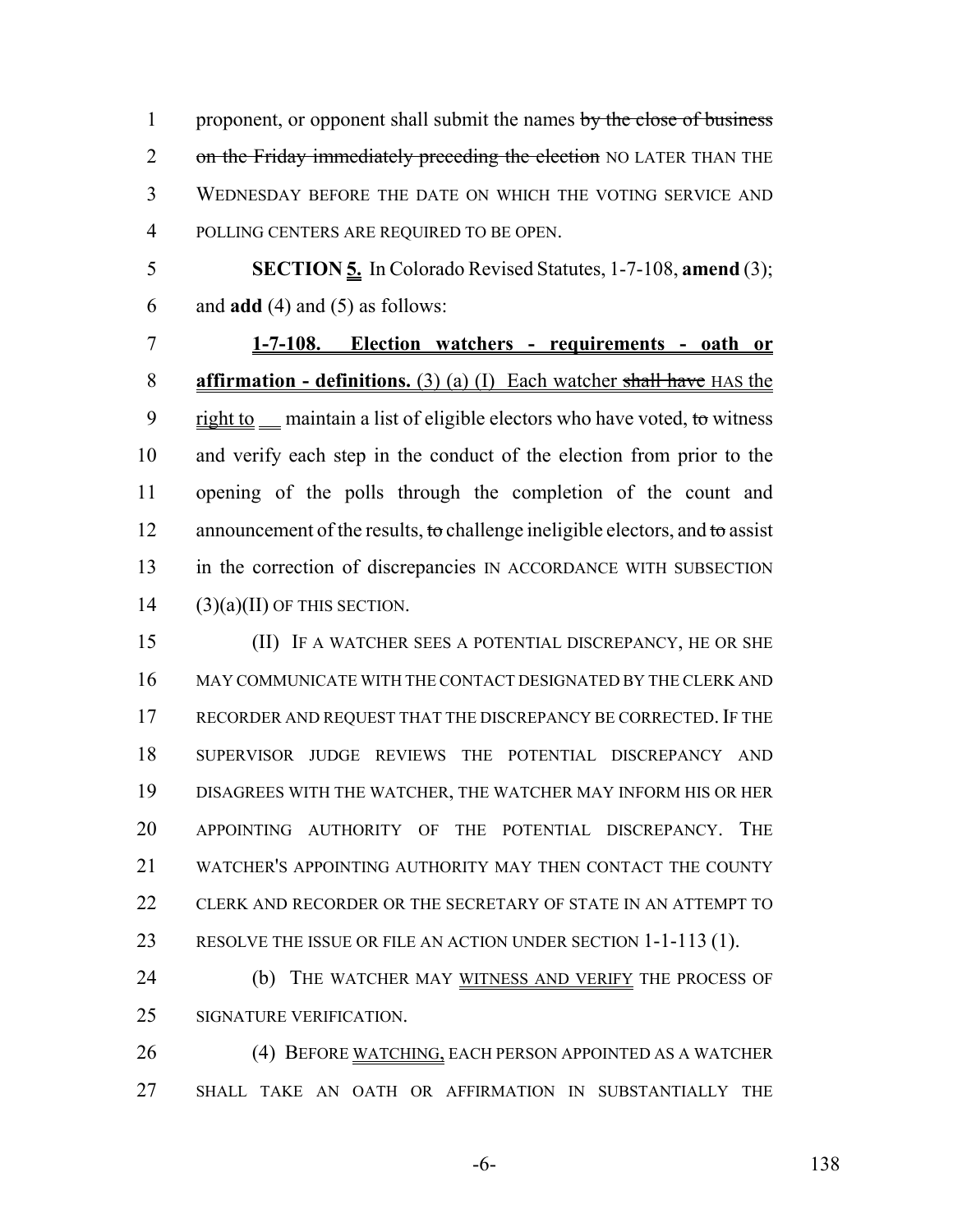FOLLOWING FORM:

 "I, ..................., DO SOLEMNLY SWEAR (OR AFFIRM) THAT I AM A CITIZEN OF THE UNITED STATES AND THE STATE OF COLORADO; THAT I AM AN ELIGIBLE ELECTOR WHO RESIDES IN THE COUNTY OF .................... OR WITHIN THE ....... POLITICAL SUBDIVISION; (IN CONNECTION WITH A PARTISAN ELECTION) THAT I AM A MEMBER OF THE ............... PARTY AS SHOWN IN THE STATEWIDE VOTER REGISTRATION DATABASE (OR THAT I AM UNAFFILIATED WITH A POLITICAL PARTY, AS APPLICABLE, OR THAT, IN THE CASE OF AN ELECTION IN WHICH A BALLOT ISSUE IS ON THE BALLOT, 10 I AM A SUPPORTER OR OPPONENT OF THE BALLOT ISSUE, AS APPLICABLE); THAT I WILL PERFORM MY SERVICE AS A WATCHER ACCORDING TO LAW 12 AND THE BEST OF MY ABILITY; THAT I WILL NOT TRY TO DETERMINE HOW ANY ELECTOR VOTED, NOR WILL I DISCLOSE HOW ANY ELECTOR VOTED IF 14 IN THE DISCHARGE OF MY SERVICE AS A WATCHER SUCH KNOWLEDGE COMES TO ME NOR WILL I DISCLOSE OR RECORD ANY CONFIDENTIAL VOTER INFORMATION THAT I MAY OBSERVE; THAT I HAVE NEVER BEEN CONVICTED OF ANY ELECTION OFFENSE OR CRIME OF DISHONESTY AND THAT, IF ANY BALLOTS ARE COUNTED BEFORE THE POLLS CLOSE ON THE DATE OF THE ELECTION, I WILL NOT DISCLOSE THE RESULT OF THE VOTES UNTIL AFTER THE POLLS HAVE CLOSED AND TABULATED RESULTS OF THE ELECTION ARE FORMALLY ANNOUNCED BY THE DESIGNATED ELECTION OFFICIAL."

23 (5) FOR PURPOSES OF THIS PART 1, "APPOINTING AUTHORITY" MEANS THE PERSON RESPONSIBLE FOR SELECTING AN INDIVIDUAL TO 25 SERVE AS A WATCHER, AND "CONDUCT OF THE ELECTION" MEANS ANY ELECTION ACTIVITY AT WHICH AN ELECTION JUDGE OR AN ELECTION OFFICIAL MAY BE PRESENT.

-7- 138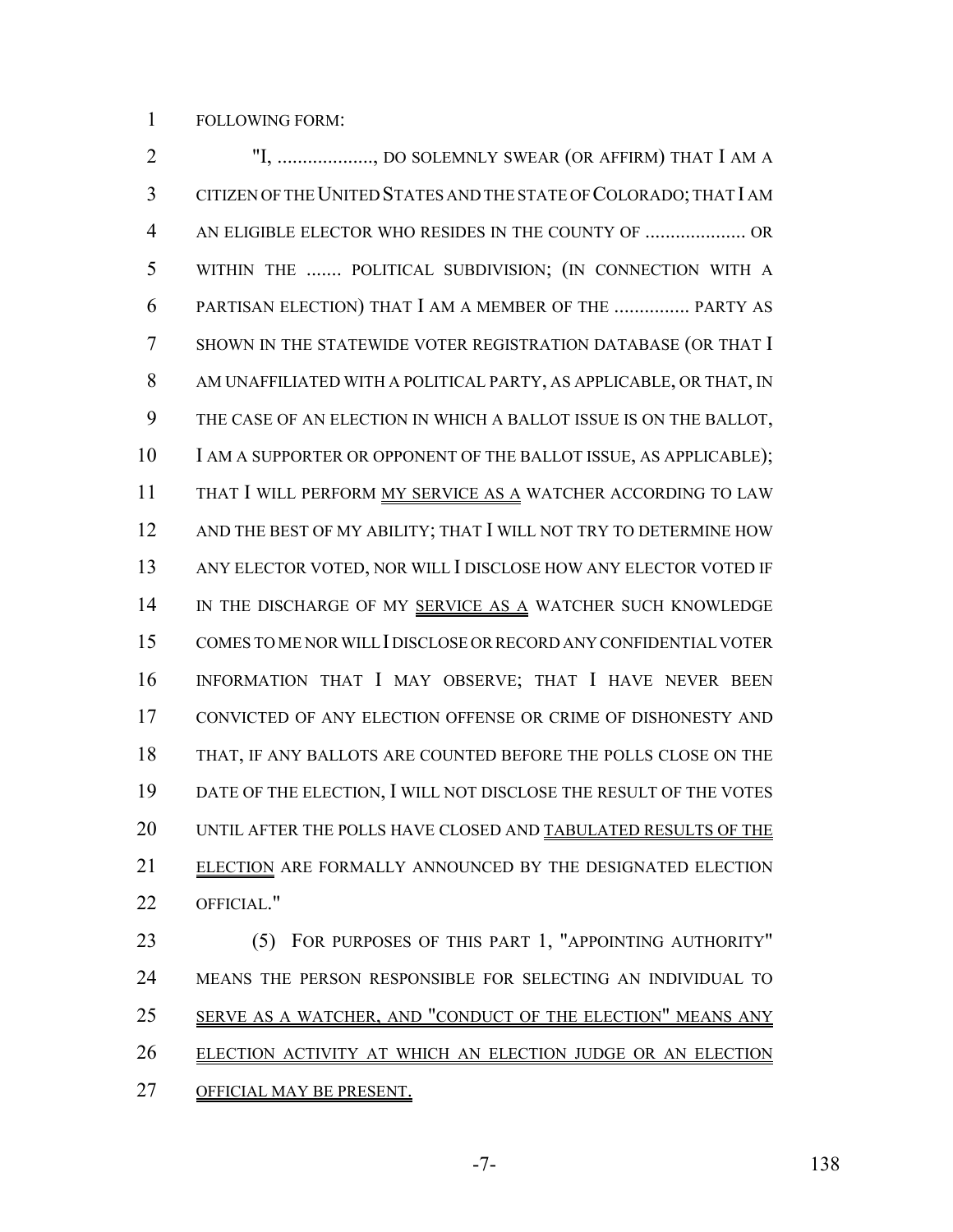**SECTION 6.** In Colorado Revised Statutes, 1-2-302, **amend** (8) as follows:

 **1-2-302. Maintenance of computerized statewide voter registration list - confidentiality.** (8) The secretary of state shall provide adequate technological security measures to prevent unauthorized access to the computerized statewide voter registration list. The secretary of state, the department of revenue, the department of public health and environment, the department of corrections, and the clerk and recorders shall not sell, disclose, or otherwise release a social security number, a driver's license or a state-issued identification number, or the unique identification number assigned by the secretary of state to the voter pursuant to section 1-2-204 (2.5) or electronic copies of signatures created, transferred, or maintained pursuant to this section or section 14 42-1-211 <del>C.R.S.,</del> to any individual other than the elector who created such signature absent such elector's consent; except that nothing in this 16 subsection (8) prohibits the sale, disclosure, or release of an electronic A copy of such signature for use by any other public entity in carrying out 18 its functions. or the sale, disclosure, or release of a photocopied or 19 microfilmed image of an elector's signature. NOTHING IN THIS SECTION OR THIS CODE PROHIBITS A WATCHER APPOINTED IN ACCORDANCE WITH SECTION 1-7-108 FROM WITNESSING AND VERIFYING THE PROCESS OF 22 SIGNATURE VERIFICATION. **SECTION 7.** In Colorado Revised Statutes, 24-72-305.6, **amend** (2) as follows:

 **24-72-305.6. County clerk and recorder access to criminal history records of election judges and employees - rules.** (2) A county clerk and recorder may request, in his or her discretion, the criminal